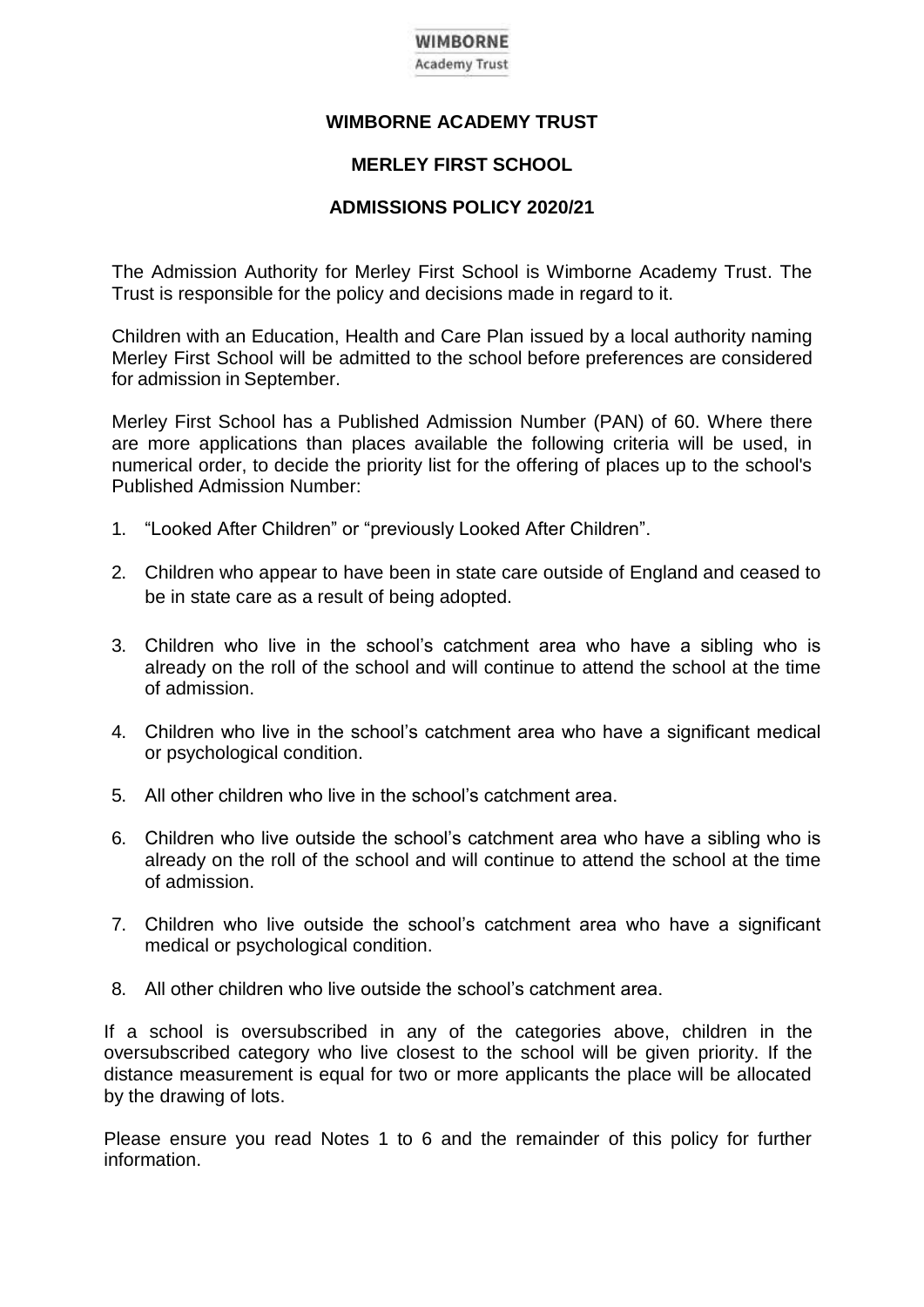# **Admissions arrangements**

Admission will be in accordance with the agreed scheme for co- ordinated admission arrangements 2020/21.

# **Starting reception in 2020/21**

All children can start in Reception on a full-time basis in September 2020. Parents/carers may discuss with the Headteacher as to whether their child should start on a part-time basis. The final decision will rest with the parent/carer of the child. Children may attend part-time until later in the school year but not beyond the point at which they reach compulsory school age (by the start of the term following their fifth birthday).

# **Delayed or deferred start**

For children born between 1 September and 31 March, parents/carers can defer their child's start date until later in the school year but not beyond the point at which they reach compulsory school age (i.e. by the start of the term following their fifth birthday). For children born between 1 April and 31 August, parents can also delay their child's start date; but not beyond the beginning of the final term of the school year (i.e. the term that starts after the Easter/Spring holidays) for which the offer was made.

The school place offered cannot be deferred until the following academic year – it must be taken up in the academic year for which it is offered. Parents and carers who do not take up the offer of a place during the Reception year will need to reapply for a school place the following year. Places offered but not taken up by the beginning of the final term (i.e. the term that starts after the Easter/Spring holidays) will be withdrawn.

If parents/carers want to apply for the following year they would normally be expected to apply for a place in Year 1. Parents and carers need to be aware that Year 1 in the school they were originally offered could be full at this stage.

# **Applications for a place in a year group different to that determined by date of birth, including delayed admission to reception for summer born children**

Applications for children to be educated in a year group different to that determined by their date of birth, including delayed admission to reception for summer born children, will be considered on their individual merits by the Trust at a Panel comprising: the Headteacher of the school, the SENCO of the school, and a senior member of staff from another First School within the Trust.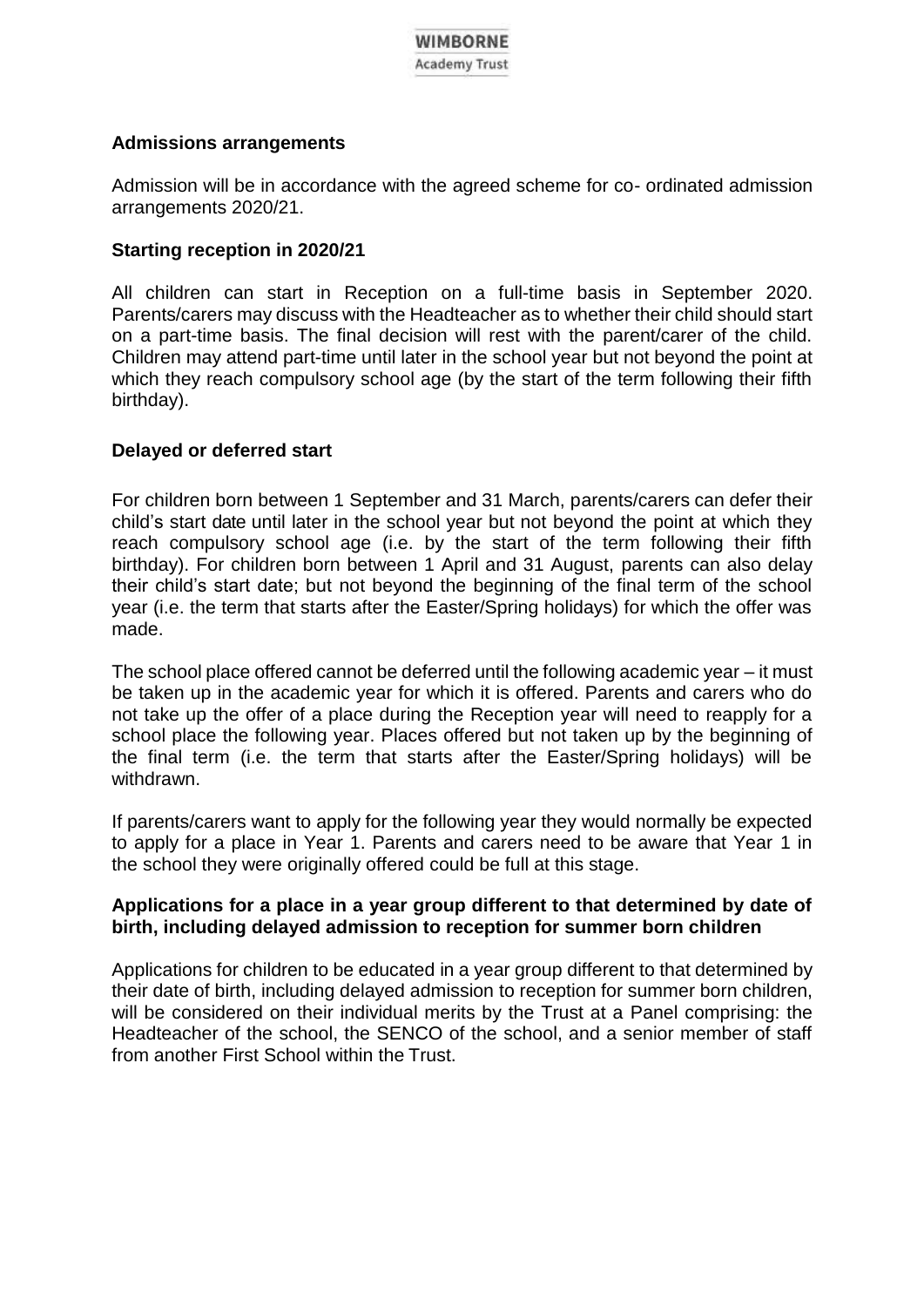# **WIMBORNE**

#### **Academy Trust**

The Trust will consider evidence relating to all aspects of the child's development and needs in coming to a decision. Issues to be considered will include:

For requests for change of year group where a child is already in school:

- Whether there is clear evidence that the child has previously been educated in a year group above or below that determined by their date of birth and that this has had positive benefits.
- Whether there is clear, documented evidence that to place the child in his/her normal age group would be detrimental to his/her educational progress or likely exam performance.
- Whether there is clear evidence that it is in the interests of the child's social and emotional development to be educated in a year group above or below that determined by their date of birth.

For requests for delayed admission for summer born children the Panel will consider the following:

- The needs of the child and the possible impact on them of entering year 1 without having first attended the reception class.
- In the case of children born prematurely, the fact that they may have naturally fallen into the lower age group if they had been born on their expected date of birth.
- Whether delayed social, emotional or physical development is adversely affecting their readiness for school.
- Relevant research into the outcomes of summer born and premature children.

# **Excepted pupils for infant classes (Years R, 1 and 2)**

Infant classes must not contain more than 30 pupils with a single school teacher. Additional children may be admitted under limited exceptional circumstances. These children will remain an 'excepted pupil' for the time they are in an infant class or until the class numbers fall back to the current infant class size limit. The excepted children are:

- Children admitted outside the normal admissions round with Education, Health and Care Plans;
- Looked After Children and Previously Looked After Children admitted outside the normal admissions round;
- Children admitted, after initial allocation of places, because of a procedural error made by the admission authority or local authority in the original application process;
- Children admitted after an independent appeals panel upholds an appeal;
- Children who move into the area outside the normal admissions round for whom there is no other available school within reasonable distance;
- Children of UK service personnel admitted outside the normal admissions round;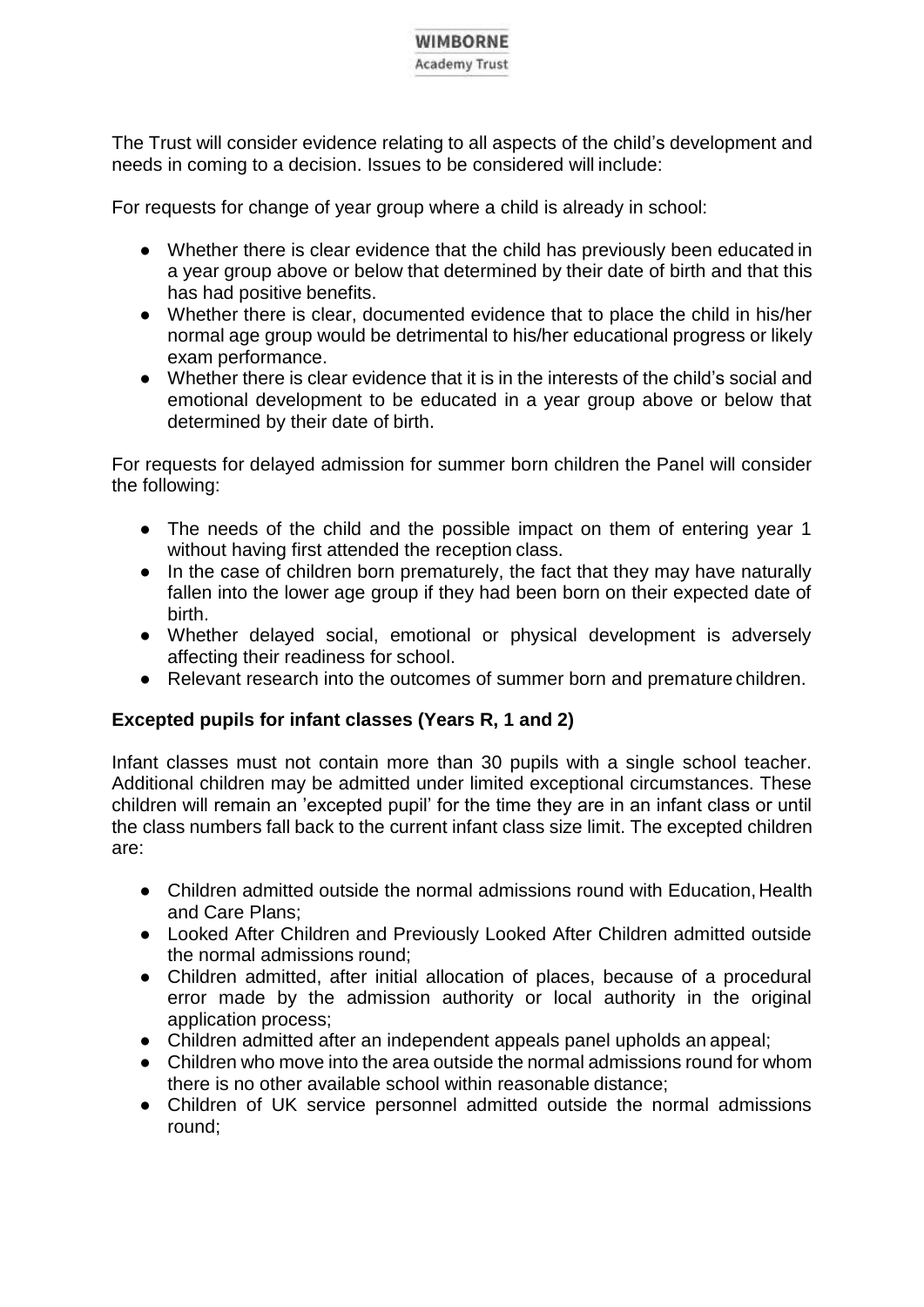- Children whose twin or sibling from a multiple birth is admitted otherwise than as an excepted pupil;
- Children with Special Educational Needs who are normally taught in a special educational needs unit attached to the school, or registered at a special school, who attend some infant classes within the mainstream school.

# **In Year Fair Access**

All the admission authorities in Poole have established an In Year Fair Access Protocol. The purpose of the In Year Fair Access Protocol is to ensure that – outside the normal admissions round – unplaced children, especially the most vulnerable, are offered a place at a suitable school as quickly as possible. Cases are considered by a Panel comprising Headteachers and/or their representatives. When seeking to place a child, the Panel will consider all schools in a fair, equitable and consistent manner. Decisions of the Panel may mean that individual schools admit children above the Published Admission Number. Admission authorities will not normally be asked to admit a child to an infant class where there are already 30 children in the class.

# **In Year Admissions – Looked After Children**

A Looked After Child (see Notes 1 and 2) may be admitted to a school above the Published Admission number if it is felt by the local authority that a particular school is the most appropriate placement to meet the needs of the individual child. The local authority has adopted a Protocol for dealing with in year admissions of Looked After Children.

# **Home Address**

The home address where a child lives is considered to be a residential property that is the child's main or only address during term time. Applicants can be asked to provide additional evidence in order to verify addresses and/or other details provided. It is at the discretion of the admission authority what evidence is required (evidence may include, but is not limited to, Child Benefit, GP registration, evidence of home ownership/tenancy etc.). The final decision on the home address of a child will be made by the admission authority. If any information supplied by an applicant is judged by the admission authority to be fraudulent or intentionally misleading, the admission authority may refuse to offer a place, or if already offered, may withdraw the offer.

# **Applications from separated Parents/Carers**

Only one application can be considered for each child. Where parents/carers are separated it is essential that agreement is reached by both parties concerning the nominated preferred schools. Where a child spends part of their week with one parent and part with the other, only one address can be used. This must be the address at which the child spends most of their time during term time. Applicants can be asked to provide additional evidence in order to verify addresses and/or other details provided. It is at the discretion of the admission authority what evidence is required (evidence may include, but is not limited to, Child Benefit, GP registration, evidence of home ownership/tenancy etc.). The final decision on the home address of a child will be made by the admission authority. If any information supplied by an applicant is judged by the admission authority to be fraudulent or intentionally misleading, the admission authority may refuse to offer a place, or if already offered, may withdraw the offer.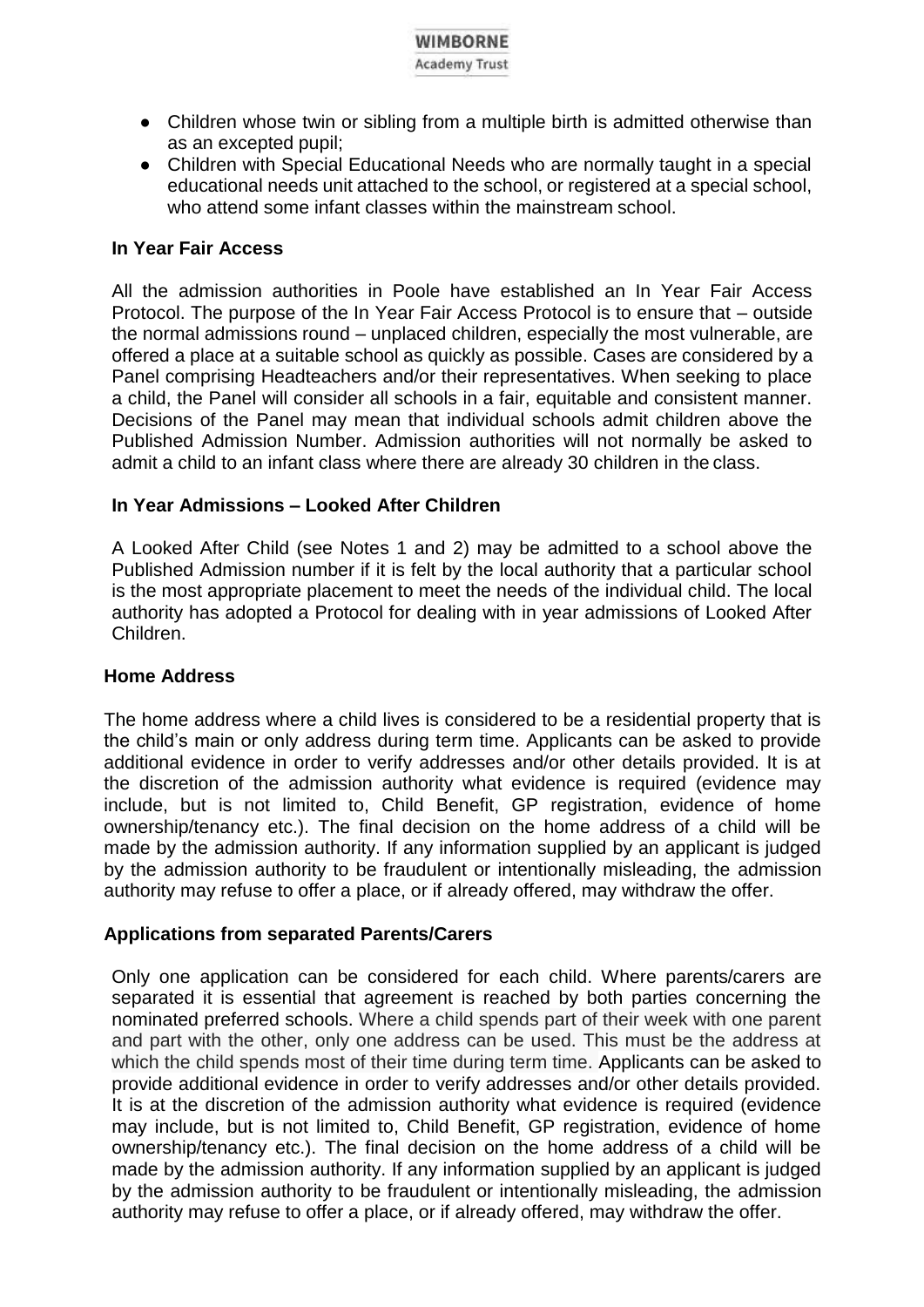# **Applications for children of multiple births**

If there are insufficient places to accommodate all the children of a multiple birth (i.e. twins, triplets etc) in any year group and one child can be admitted, the other siblings of the multiple birth will be admitted over the school's Published Admission Number. If it is in an infant class (Years R, 1 and 2) the additional children over the PAN will be considered as excepted pupils for the entire time they are in an infant class at the school or until the class numbers fall back to the infant class size limit in accordance with the School Admissions Code.

# **Notes**

- 1. A "Looked After Child" means any child who is in the care of a local authority in accordance with Section 22 (1) of the Children Act 1989. A child who was "previously a Looked After Child" means a child who after being Looked After became subject to an Adoption Order under the Adoption Act 1976 or under Section 46 of the Adoption and Children Act 2002, a Residence Order or Child Arrangement Order under Section 8 of the Children Act 1989 or Special Guardianship Order under Section 14A of the Children Act 1989. Applicants can be asked to provide additional evidence in order to verify the previously looked after status of a child. It is at the discretion of the admission authority what evidence is required. The final decision will be made by the admission authority. If any information supplied by an applicant is judged by the admission authority to be fraudulent or intentionally misleading, the admission authority may refuse to offer a place, or if already offered, may withdraw the offer.
- 2. A child is regarded as having been in state care in a place outside of England if they were accommodated by a public authority, a religious organisation or any other provider of care whose sole purpose is to benefit society. Applicants can be asked to provide additional evidence in order to verify the previously looked after status of a child. It is at the discretion of the admission authority what evidence is required. The final decision will be made by the admission authority. If any information supplied by an applicant is judged by the admission authority to be fraudulent or intentionally misleading, the admission authority may refuse to offer a place, or if already offered, may withdraw the offer.
- 3. "Sibling" means:
	- a full brother or sister who lives with one or both parents or carers in the same property during the school week.
	- a half-brother or half-sister who lives with one or both parents or carers in the same property during the school week.
	- an adoptive brother or sister who lives with one or both parents or carers in the same property during the school week.
	- a foster brother or sister who lives with one or both parents or carers in the same property during the school week.
	- non-blood related children who, together, all live with one or both parents or carers in the same property during the school week.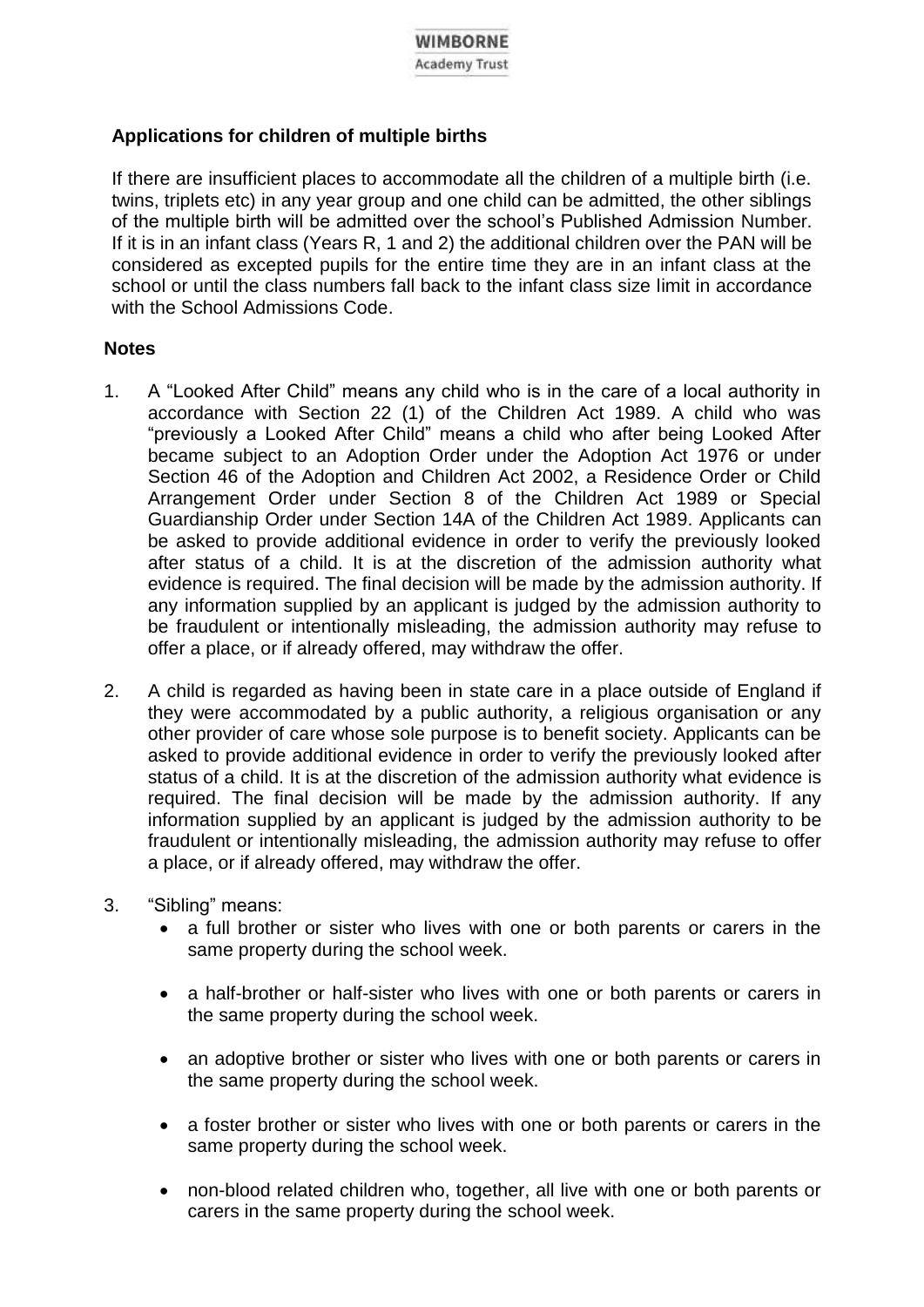4(a) The distance from home to school is measured using the shortest, safe and practicable walking route using the centre line of roads and footpaths (excluding paths identified for the sole use of bicycles i.e. cycleways). Roads and footpaths measured are normally public. If your property is only accessible via a private road or footpath, this road or footpath may be included in the measurement.

The starting point for the measurement is taken from your home address. This has been geolocated using the geocoded address point obtained from the local authority's Local Land and Property Gazetteer. The total distance measured is a combination of 2 measurements using 3 points:

i) Geocoded home address point

 $-t$  $-$ 

- ii) Centre of nearest road/footpath  $-t$  $-$
- iii) Nearest approved school access point that is for use by pupils

All measurements are obtained from the local authority's Admissions System. The GIS maps used are provided by Ordnance Survey and represent the position as at the beginning of the annual admission cycle i.e. September in the year prior to admission. Any alterations to Ordnance Survey map references, footpaths or roads added after this time will not be taken into consideration. No measurements obtained through other sources (e.g. search engines, mapping systems) will be accepted.

- 4(b) For applicants living on islands or residing permanently on a boat within Poole harbour, the distance measurement will be a straight line from the geocoded home address point to either:
	- 1. the nearest public landing steps at Poole Quay, or
	- 2. a point on the mainland that the applicant proves to the satisfaction of the admission authority that he/she can access

The total distance measured is a combination of 3 measurements using 4 points:

- i) Geocoded home address point  $-t$  $-$
- ii) Public landing steps or other approved access point on the mainland -to-
- iii) Centre of nearest road/footpath -to-
- iv) Nearest approved school access point that is for use by pupils
- 4(c) If an applicant advises the admission authority that the child would or could use the Sandbanks/Studland Chain Ferry in the journey to school, then the distance will be measured on that basis from the geocoded home address point and will include the distance travelled by the ferry.